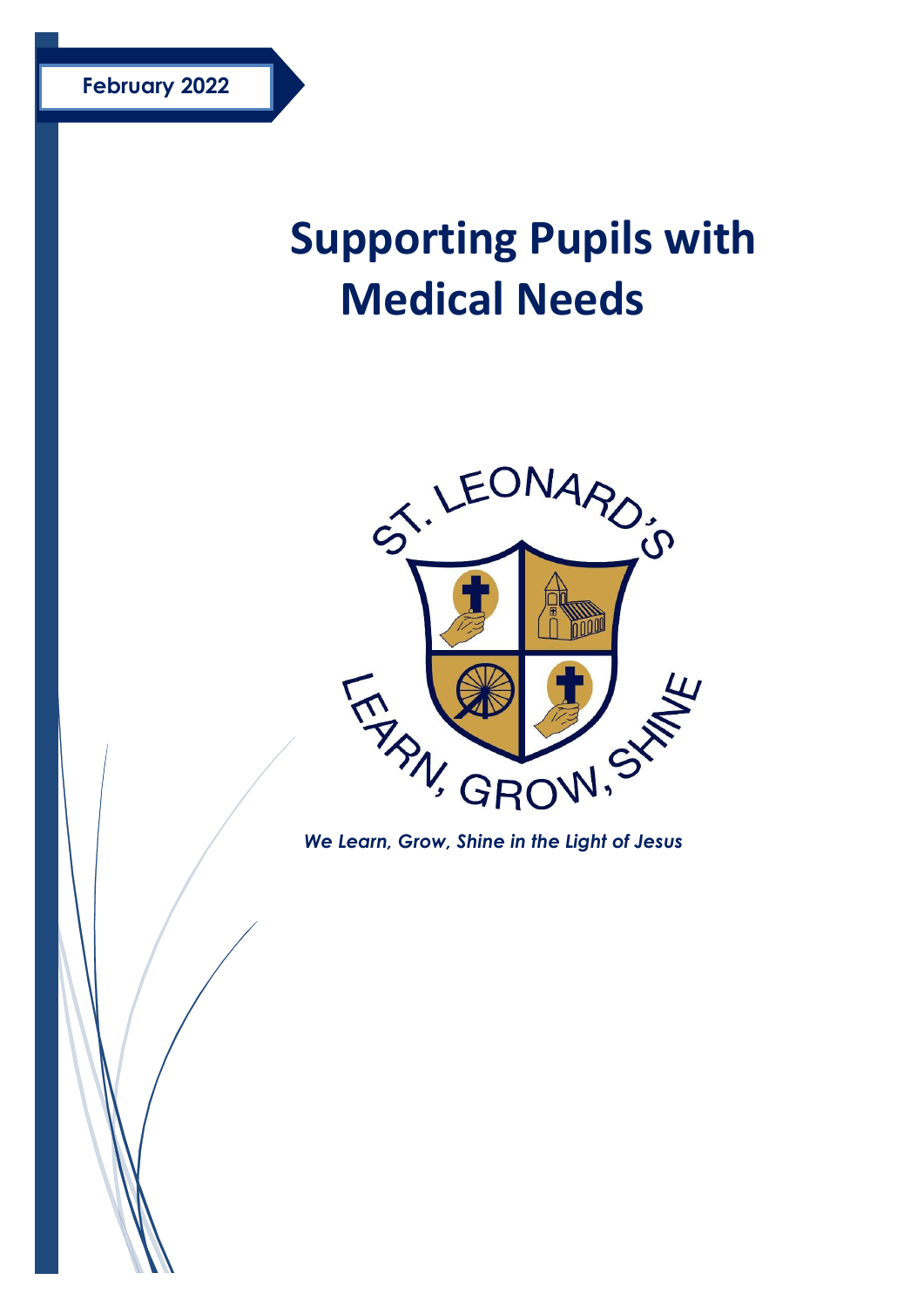Section 100 of the Children and Families Act 2014 places a duty on governing bodies of maintained schools, proprietors of academies and management committees of PRUs to make arrangements for supporting pupils at their school with medical conditions.

#### **Rationale**

We recognise that some pupils may have a medical condition that could limit access to education, if not managed. At St. Leonard's we are committed to assisting every child in their right to achieving their full potential.

The purpose of this policy is to provide standards to facilitate the appropriate administration of prescribed medication to children at St. Leonard's Catholic Primary School. It is increasingly common for some children to be on medication, be it for short-term or longterm use. Antibiotics and painkillers are ubiquitous and there is a rising number of children being prescribed with inhalers, not always for asthma. Children are presenting with food/other allergies and they require specialist medication – usually in the form of an Epipen. There has been a perceived increase in the need for the administration of seizure medication and drugs to control ADHD/ADD.

The aim of this policy is to provide guidelines to staff, parents and governors on the following:

- Procedures for managing prescribed medication in a care plan/acute medication request
- Roles and responsibilities for administering/supervising the administration of medication
- Record keeping
- Refusal to take medication
- Trips/Off site visits
- Sports
- Parental Responsibility
- Storage
- Over the counter medicines
- Illnesses/accidents in school

## **Procedures for administering prescribed medication in a care plan/acute medication request**

Children with long-term conditions must have a care plan (Med01) in place. For children with complex medical conditions the school nurse will take the lead in agreeing a care plan in consultation with the parent/carer and the school. Children with other recognised medical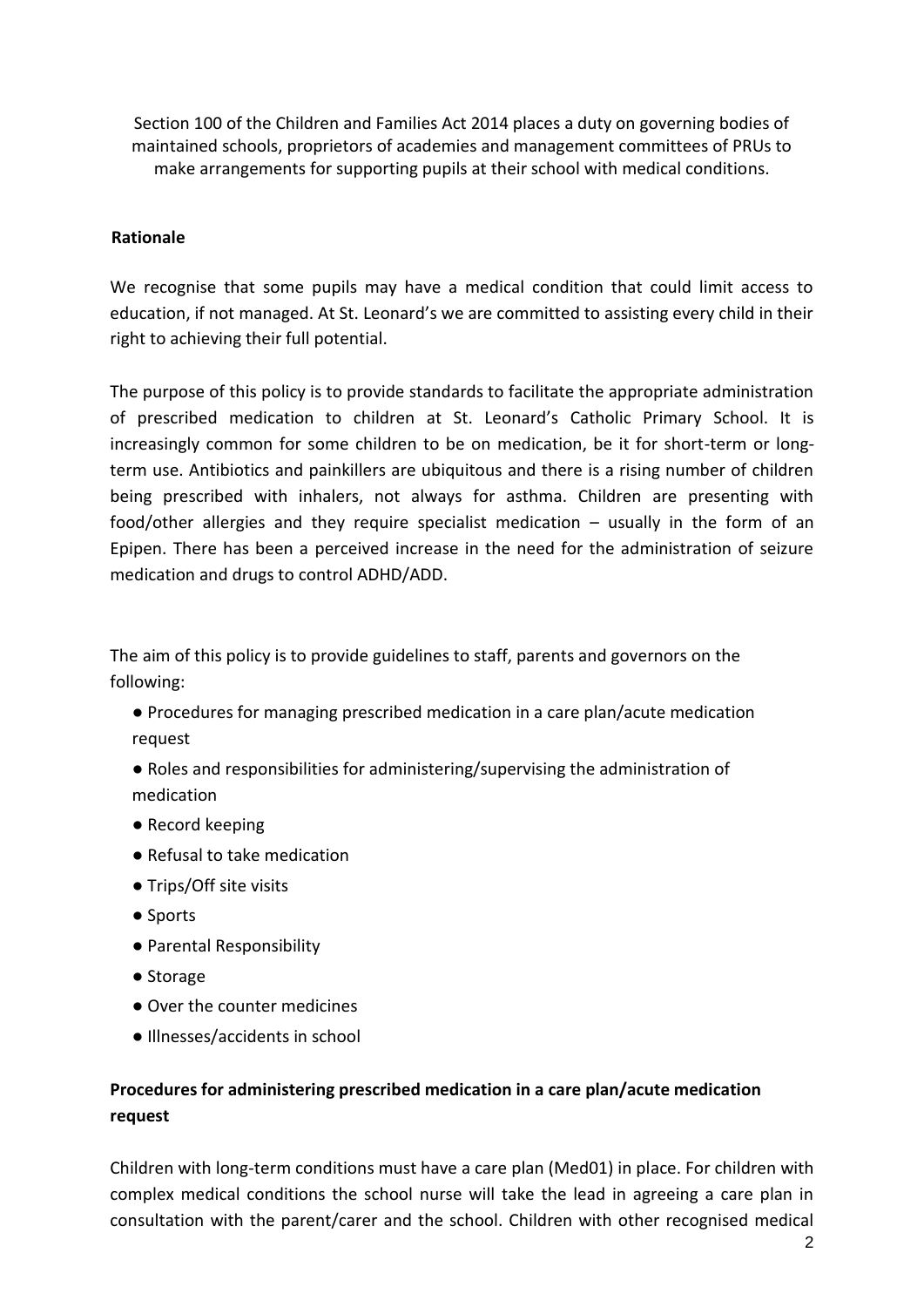conditions will usually have their care plan drawn up by school with the parent/carer.

In line with the School Nurse's policy coming into effect from September 2020 please note the following changes:

- The School Nurse will provide a care plan when a child starts at St Leonard's Catholic Primary School.
- Care plans will no longer be updated annually. If there are any changes to the Care Plan it is the responsibility of the parent/carer to inform school.
- It remains the responsibility of the parent/carer to provide school with medication and to ensure that any such medicine is within date.

At St. Leonard's we appreciate that asthma, diabetes, anaphylaxis and seizures are some conditions, which may require urgent medical attention hence our commitment to the completion of care plans that will be reviewed annually  $-$  unless circumstances dictate otherwise. It is the sole responsibility of the parent/carers to advise school if their child has any diagnosed condition when they register the child to attend our school or as soon as the condition is diagnosed.

A care plan will be prepared as outlined above. School will retain the original and a copy given to the parent/carer. In those instances where the school nurse has prepared the care plan the nurse will keep the original and copies sent to school and the parent/carer.

NB all care plans/acute medication forms will include whether the parent/carer gives permission for the child's condition/illness to be shared with staff.

# **The school will continue to check School only (i.e. not provided by the School Nurse) Care Plans annually but It remains the responsibility of the parent/carer to inform school of any changes to the plan, including changes in dosage of medication.**

Should medicine need to be administered in school a medicines form must be completed. The medicine will only be accepted if it has been dispensed by a medical practitioner/pharmacist and bears the child's name, dosage and frequency of administration. Only labels printed by a hospital/pharmacist can be accepted – labels handwritten by parents will not be accepted. (Medicines without labels or in the name of another family member will not be accepted. It is illegal to recycle any medicines or to give one person's medication to another, no matter what the circumstances. However Emergency Services can ask that medicine be administered in the instance of an emergency but **it is still illegal.** Any medication that is administered will be recorded on form Med04.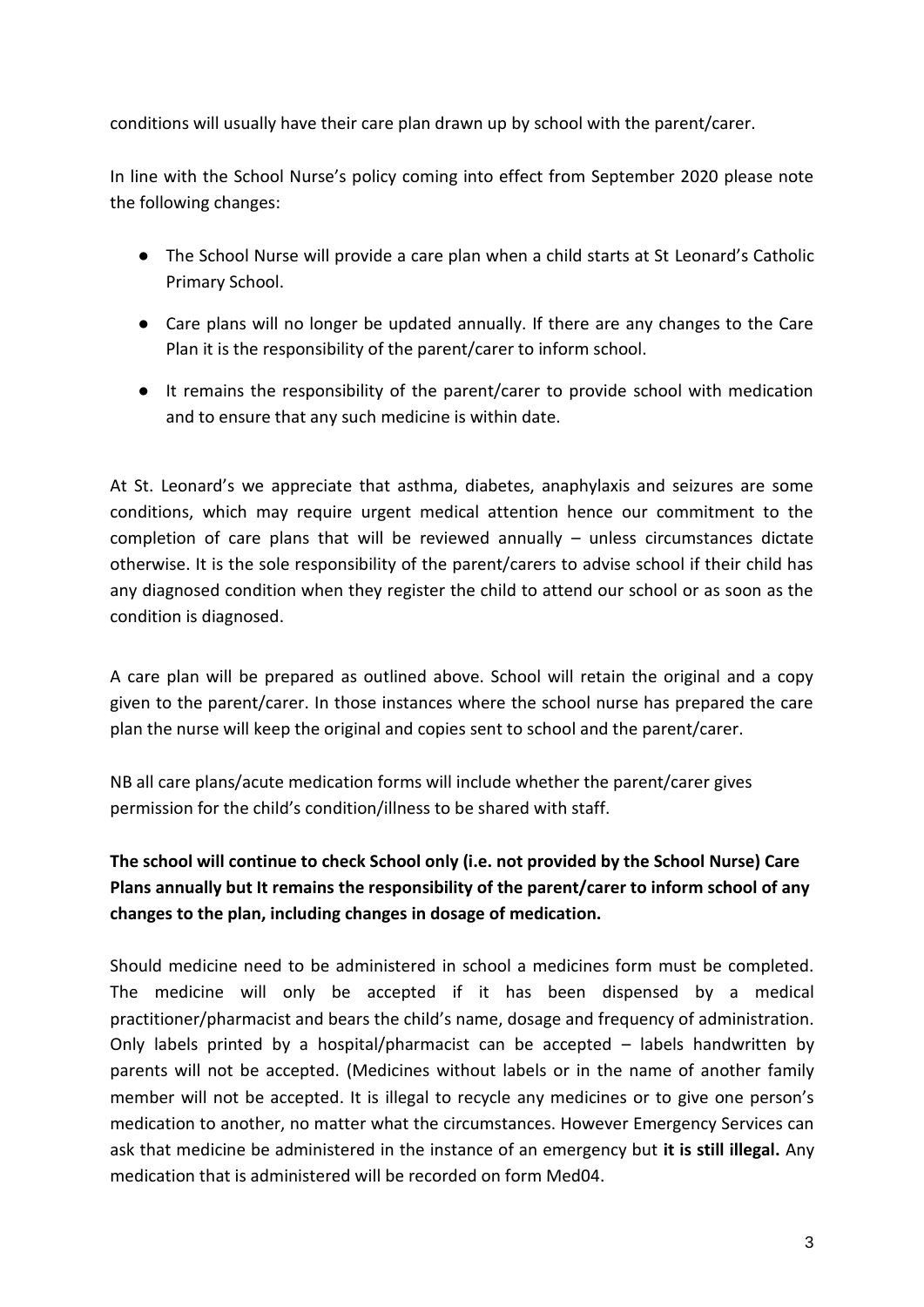On no account should children bring medication into school themselves. It must be brought in by an appropriate adult and handed to a member of staff. The medicine must be in its original container, which clearly identifies the medicine/drug and the expiry date. It will be kept in a lockable cabinet in the school office or in the fridge (school office); if the office is unattended the office will be locked.

It must be stressed that if a parent/carer fails to provide school with medication that they have previously informed school is vital, such as Epipen or antihistamines (especially for children with severe allergies) this will be treated as a safeguarding issue and appropriate action will be taken.

## **Roles and responsibilities for administering medication**

The governing body recognises that administering medicine is not part of a teacher's professional duties and that all staff may volunteer or be asked to administer medicine but they cannot be required to do so. Teaching and support staff may administer/supervise the administering of medicine as described in a care plan/acute medication request. Members of staff administering/supervising the administering of medicine will check the following:

- Child's name
- Prescribed dose
- Expiry date
- Refer to any instructions provided by the parent/carer on Med02

Should staff be in any doubt they will not administer the medication but seek advice from the parents and Head Teacher.

## **Record Keeping**

An appropriate adult must deliver all medicines brought into school to the school office. Form Med02 (for medicines in a care plan) or Med03 (for acute medication) must be completed before staff can accept any medicine. The Head Teacher or in her absence a member of the Senior Management Team is required to authorise the acceptance of medicines. Each time medicine is administered it will be recorded on the child's personal record (Med04). The Local Authority will determine how long records should be kept after a child leaves the school.

*Supporting pupils at school with medical conditions statutory guidance for governing bodies of maintained schools and proprietors of academies in England* clearly states that accurate records must be kept when administering medication. Wherever possible a second adult should be witness to the administering of medication. (Controlled drugs become prescribed drugs after dispensing) If a child is able to administer his/her own medicine, this should be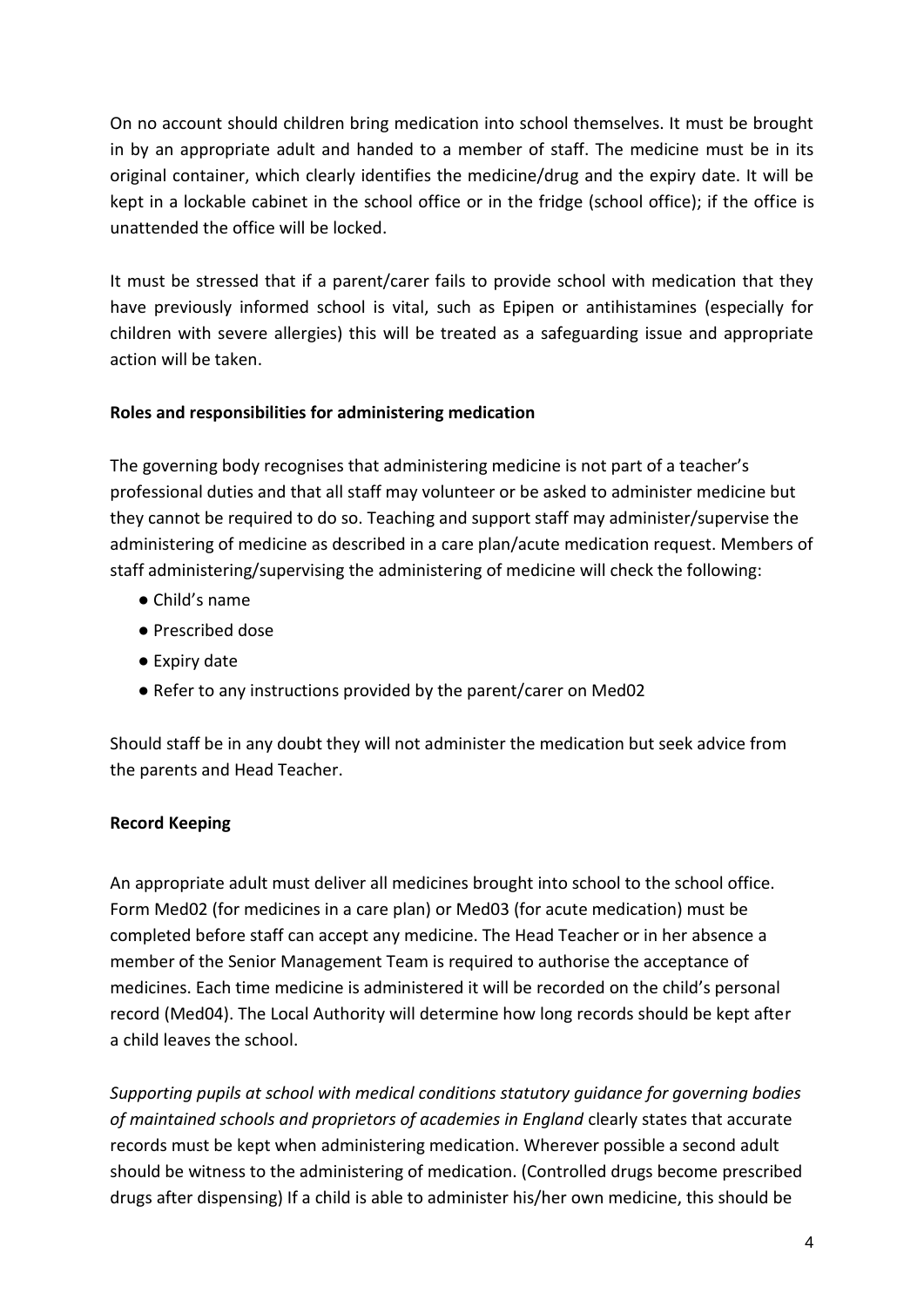undertaken in the presence of an adult and recorded on the child's individual record.

Asthma inhalers will usually be kept in the child's classroom. The exception being where it is deemed that the child is responsible enough to manage its own medicine. The safety of other children remains paramount. Therefore it must be recorded in the care plan that the parent/carer/Medical professional believes the child is responsible NB A child who has been prescribed a controlled drug may legally have it in their possession if they are competent to do so, but passing it to another child for use is an offence. (See *DfE guidelines on storing medicines or Managing Medication in Childcare Settings p11)* 

## **Refusal to take medicine**

If a child refuses to take medication the parents/career will be informed and a note annotated on the medicine record file. In the case of refusal of the administration of a lifesaving medication such as Epipen immediate advice will be sought from the Emergency Services.

## **Trips/Off Site Visits**

An appropriate adult (ideally a First Aider) will be responsible for the transportation of medicines off site, unless the child is responsible to carry his own. Documentation must be completed by the parent/guardian prior to any trip/visit. All medication with documents should be given to school at least 48hours before the scheduled trip. If it is a residential trip the parent should provide 2 inhalers/Epipens/seizure medication to ensure the child has an adequate supply of medicine to hand.

## **Sports**

If medication is taken before or during sporting activities this must also be recorded on the individual record.

## **Parental Responsibility**

It is the ultimate responsibility of the parent/carer to:

- Inform school of any known medical condition
- To inform school of any medication that is only taken at home
- To provide school with medication in its original container labelled as above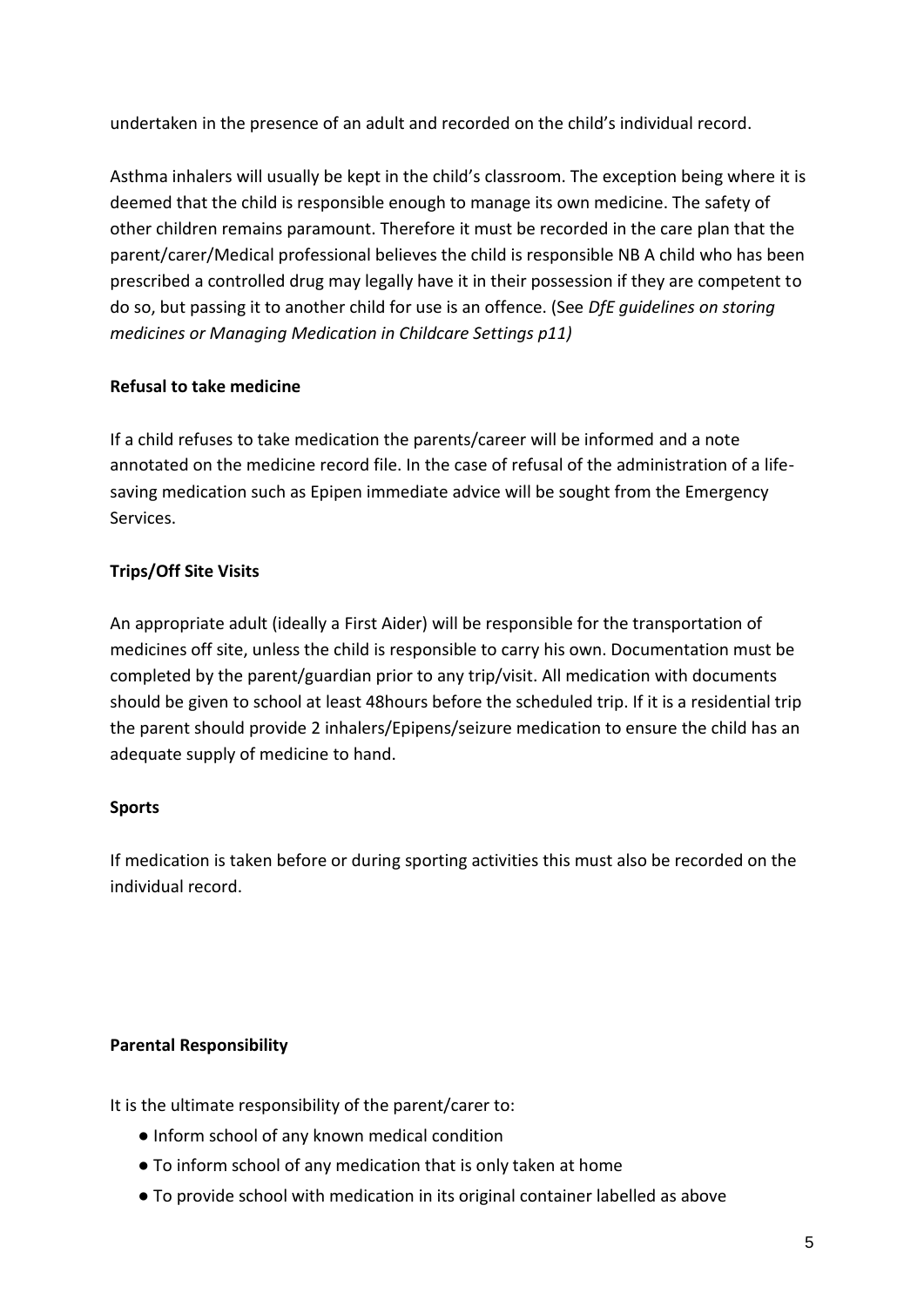- To ensure school has a supply of medicine to be taken in school, including emergency provision only
- To collect medicines at the end of the day/school term

## **Storage**

Medicines will be kept in a lockable cupboard in the school office or in some instances in the fridge (school office). If the office is unattended it will be locked. Inhalers will usually be kept in the child's class. Medicines should not remain on school premises during school holidays.

## **Over the Counter Medicines**

A medicine is described as any substance that can be taken in by or put on the body. Over the counter remedies such as 'medicated sweets or lozenges' can be categorised as sweets or medicines. At St. Leonard's sweets are not allowed in school; if it was decided that a medicated lozenge was an un-prescribed medicine it would be necessary to have a medicine form completed by the parent to allow their child to have the lozenge. However, in doing this the person giving the child the lozenge would, by default, become a prescriber of medicine. Staff are not licensed or insured to be prescribers of medicine. **It is recommended that the responsible procedure would be to allow the child to have the lozenge under the supervision of an appropriate adult during class-time.** 

School will not administer over the counter medicines, this includes, paracetamol, hayfever treatments, mouth ulcer remedies or sun lotions and lip balms. All such remedies should be given at home by the parent/carer or if the parent attends school, at an appropriate time to do so. Should the parent administer any over the counter medicine in school this will be recorded on the child's individual record. Non-prescribed medicines should normally be limited to a 24-hour period and in all cases not exceed 48 hours. If symptoms persist, medical advice should be sought. Should staff notice that this guidance is neglected, staff must remind parents of such guidance.

A child under 16 should never be given medicine containing aspirin unless prescribed by a doctor. *(DfE Statutory Guidance April 2014)* Salicylate salts acid can be found in some topical oral pain relief products and should be contraindicated in children and young people under the age of 16 years. *MHRA 2009 http://www.mhra.gov.uk* 

## **Procedures for Illness or Accidents in School**

## **Asthma**

If a child presents with any symptom of asthma such as shortness of breath, wheezing or change in colour staff will monitor/assist the child in taking the prescribed medication. The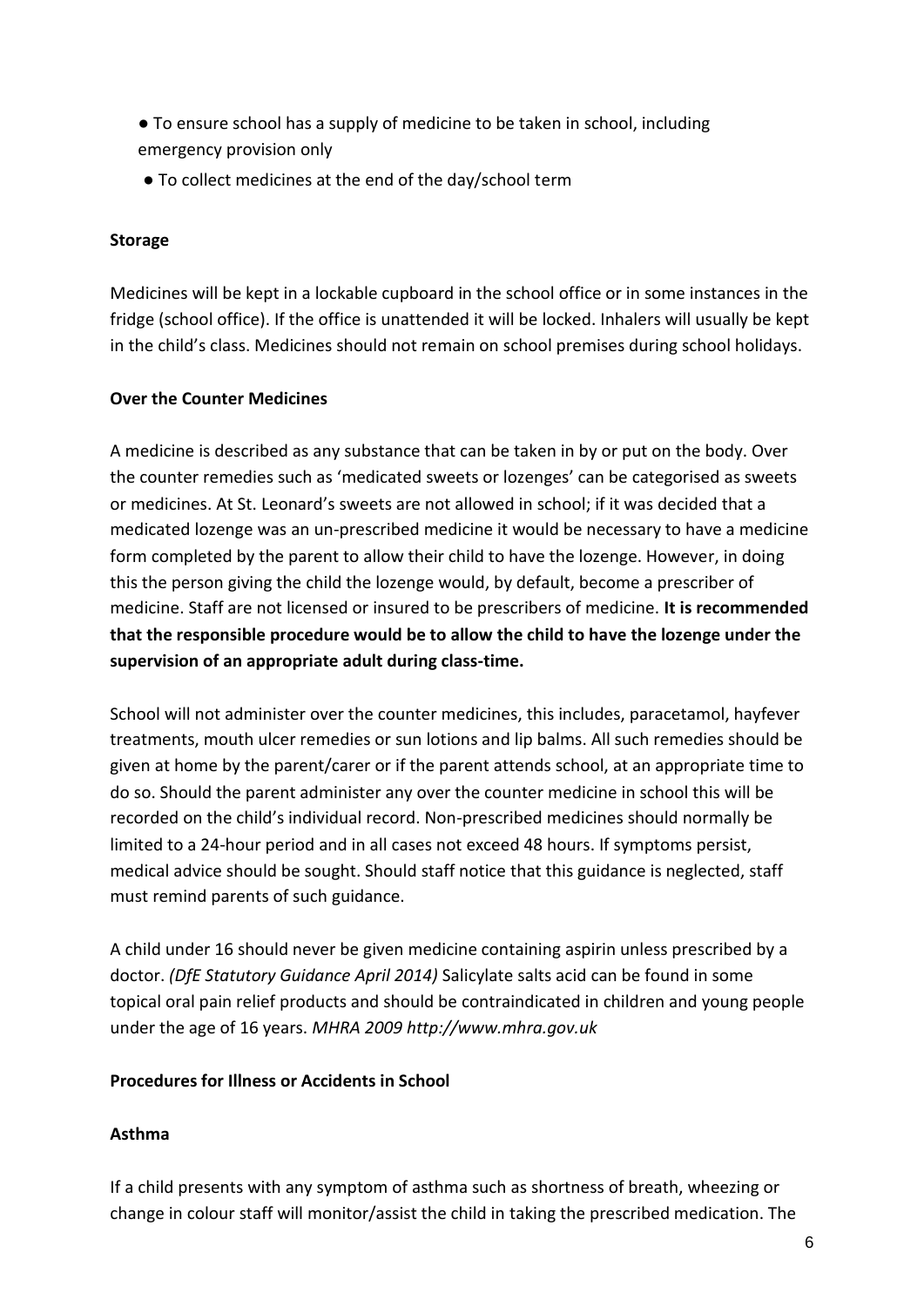child will be monitored and if necessary a second dose of medication may be given. If the medication does not appear to be working or has little effect staff will either contact medical help/parent/carer. Should staff consider medical intervention is required this will be called for prior to contacting parents. A member of staff (preferably a First Aider) will stay with the child throughout and appraise medical professionals on arrival of the situation and any medicine administered.

In January 2016 the School Nursing Service advised that should a child need to use an inhaler within 4 hours of a dose parents must be informed. This could be an indication that the condition is not being correctly managed.

## **Diabetes**

Children with diabetes will be treated as per any instructions provided by the medical profession/parents/carer.

## **Anaphylaxis**

It is recognised that any child might spontaneously present with anaphylaxis. Should this happen medical help will be called for as soon as possible.

If it is known that a child suffers from allergies procedures will be followed as in the child's personal care plan.

## **Migraine**

In the instance of migraine/suspected migraine parents/carers will be notified as soon as possible. Every effort will be made to make the child comfortable and where possible the child will be removed to a quiet, dimly lit area in the care of staff (2) until an appropriate adult arrives to collect him.

## **Minor Ailments/Injuries**

Minor ailments/injuries will be treated whenever possible by a First Aider. Parents will be contacted if it is perceived that the child would benefit from medical treatment or they need to be taken away from school to recuperate.

## **Head Injuries**

Parents/carers will be informed should their child suffer a head/facial injury. This could be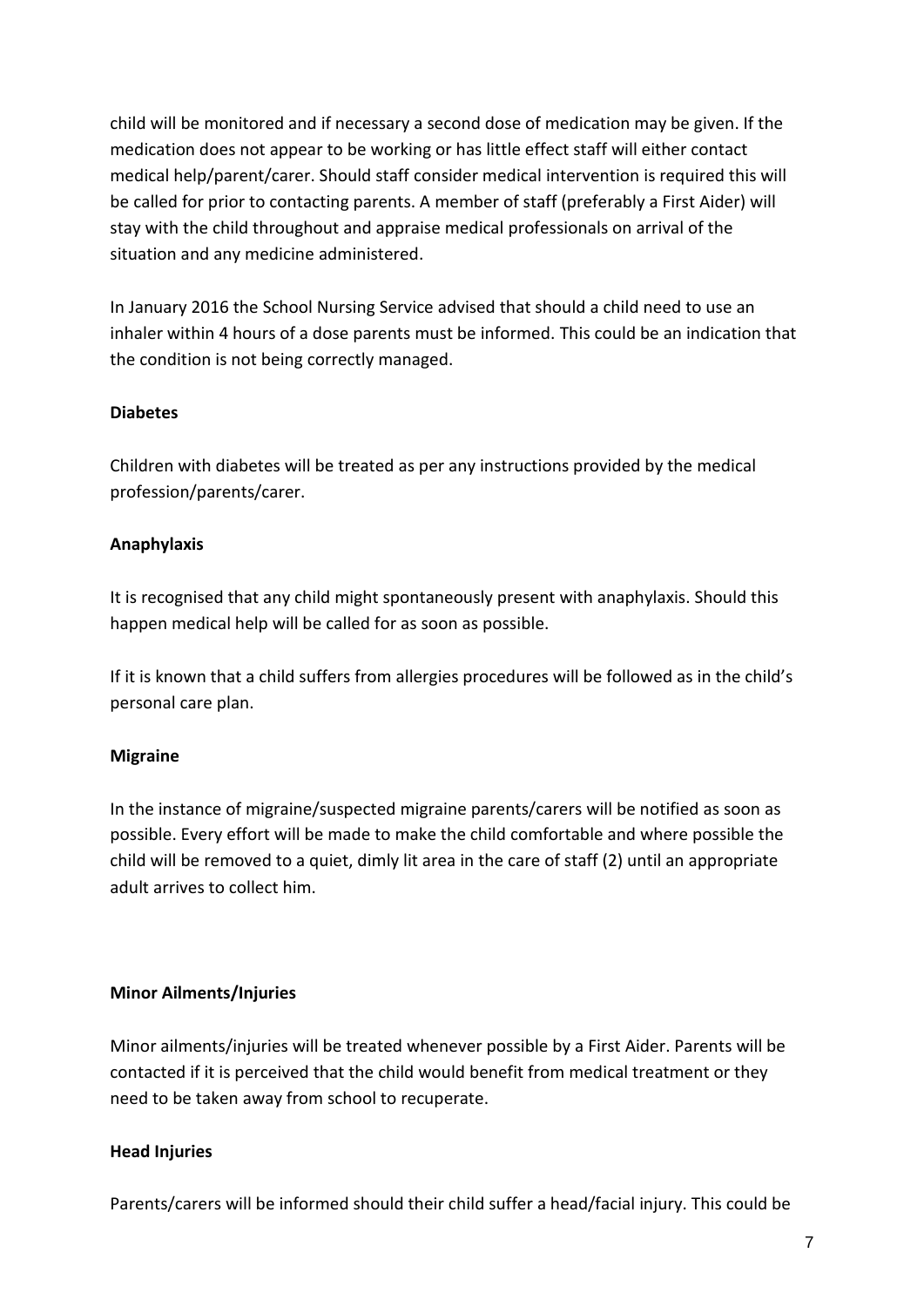by text message, telephone call or by a note home depending upon the severity of the injury; this provides the opportunity for medical treatment to be sought if the parent/carer desires.

#### **Illnesses that require short-term medication**

Children on occasion need to take prescribed medication on a short-term basis. If medication is required to be taken **3** times a day this should be fitted into the home routine. *Should this not be possible, our school will aim to accommodate the regime required by the parent*.

Should medicine be required **4** times a day school staff might agree to medicate the child or supervise the child self- medicating, providing the carer has completed the appropriate forms. The alternative is the parent/carer makes provision to come into school at lunchtime to administer the medication to their child.

## **Treatment Room**

The School Premises (England) Regulations 2012 Regulation 5 states that maintained schools must have accommodation appropriate and readily available for the treatment and caring of sick or injured pupils.

Dual use of a room is accepted provided:

- It must contain a washing facility
- Is reasonably near a toilet
- Medical use takes priority
- It must not be teaching accommodation
- Medication should be given in private

## **Safety Management**

All medicines may be harmful to anyone for whom they are not appropriate. Where a school or setting agrees to administer any medicines the employer must ensure that the risks of the health of others are properly controlled. This duty is set out in the Control of Substances Hazardous to Health Regulations 2002 (COSHH)

## **Disposal of Medicines**

Staff should not dispose of medicines. Parents are responsible for returning medication to the pharmacy for safe disposal. They should also collect medicine at the end of each halfterm. Medication should not be left in school during holiday periods. If parents do not